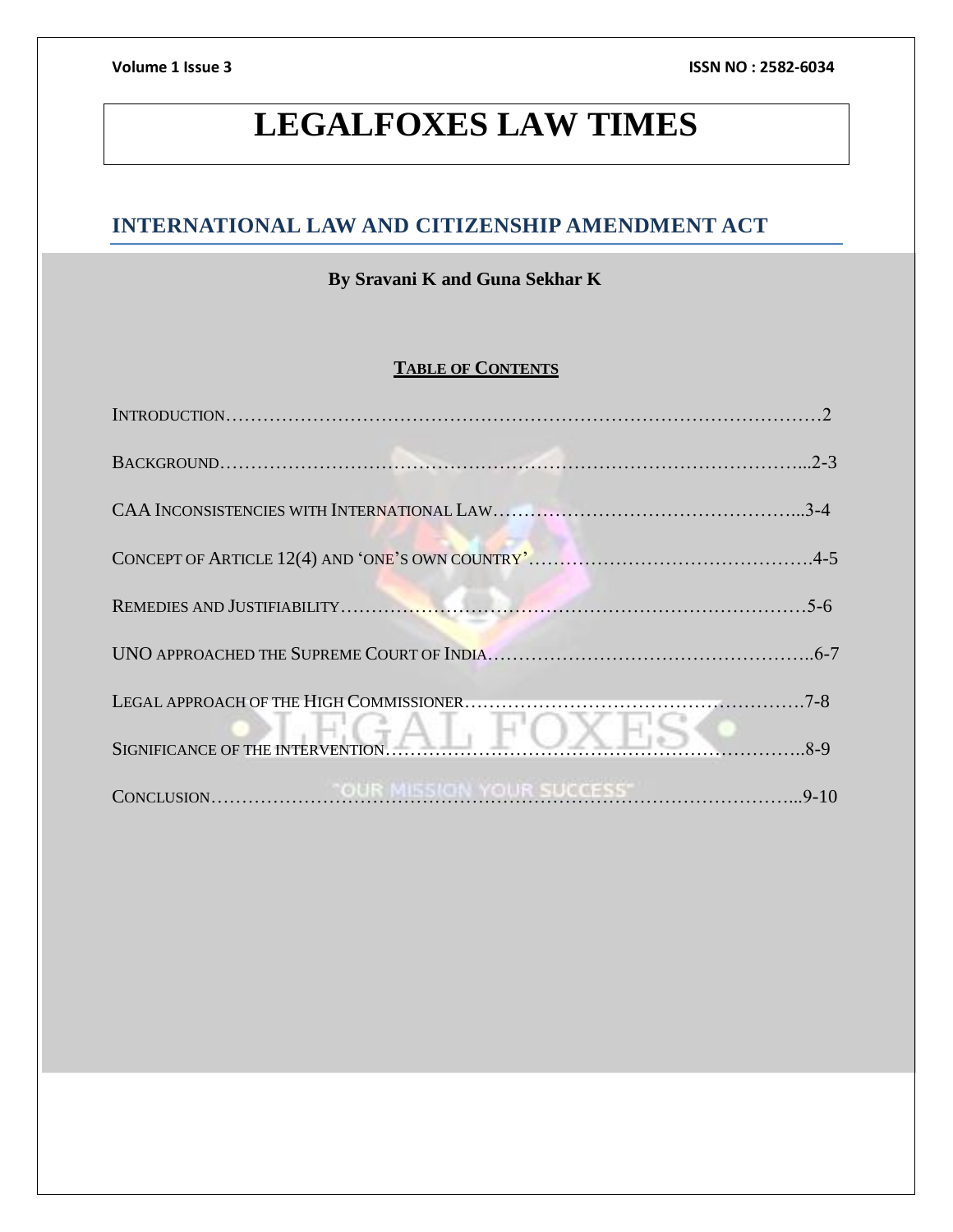# **INTRODUCTION**

There were continues challenges posed to the international humanitarian law. The armed conflicts, minority oppression and nationalist racial intolerance are subjecting to significant raise in the number of stateless population across the world. India is also in the verge of same situation.

The international legal definition of a stateless person is "one who is not considered a citizen by any state operating under the law." Simply put, this means that stateless persons have no nationality in any country. Some people are born stateless, while others are stateless. Statelessness can occur for several reasons, for example, discrimination against a particular ethnic or religious group, or discrimination based on gender. Emergence of new nations and transfer of territories between existing nations and gaps in nationality law etc.,whatever the cause, statelessness has serious consequences for people in almost every country and everywhere in the world. Government of India has recently passed the Citizenship Amendment Act ["CAA"]<sup>i</sup>. Following this there was a national widespread of protest<sup>ii</sup> in the every corner of the country which even bought attention of the International Bodies. The CAA was described as "fundamentally discriminatory" by the UN High Commissioner Michelle Bachelet Jeria.<sup>iii</sup>

This article analyses the inconsistency of the CAA with the international law principles, norms, conventions and others that India has ratified and bound to comply with.

# **BACKGROUND**

The CAA has amended the definition of the "illegal migrant" as per the 1955 law. The 1955 law refers to the illegal migrants as to the foreigners who enter India without a valid travel document like the passport or any other form a proper authority. As per the provisions of the new amended law, person who doesn't belong to a specific community and enter India from Bangladesh, Pakistan and Afghanistan before the last day of the year  $[31<sup>st</sup>$  December of 2014] shall be considered as illegal migrants. Especially the Muslim community is excluded from the set of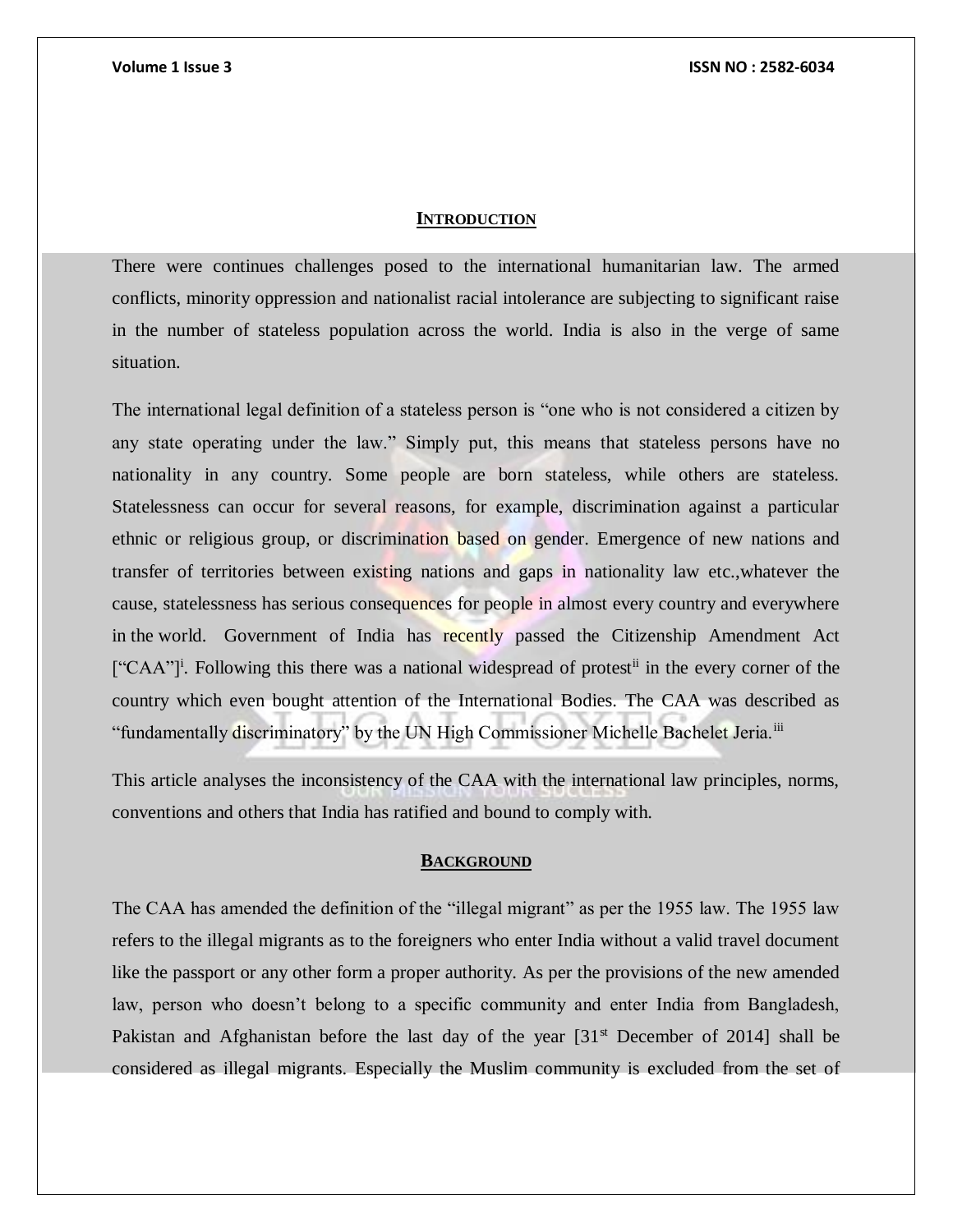communities that are considered within the act. In addition to that the minorities from Myanmar and Sri Lanka are also excluded.

National Register of Citizens [NRC] has been created by the government of India in the North– Eastern state of Assam and plans to implement it across the country.ivThrough this exercise, any person who does not have relevant documentation will be considered an "illegal / foreign migrant".<sup>v</sup> Individuals must establish citizenship before March 24, 1971 or establish the citizenship of their immediate ancestors. However, this ignores the concern that poor people simply do not have the necessary documentation. In the absence of such a process, they may appeal to certain courts that decide their nationality, vionce they become legal citizens of India, these individuals can suddenly become incapacitated for work. This was not a result that the Indian state had not expected. It plans to set up detention centers across the country (as has already happened in the Northeast) to detain these individuals until their departure.<sup>vii</sup>

Although this law applies to refugees from three countries, the indigenous peoples of Assam fear that it will mainly benefit Indian Hindu immigrants from Bangladesh, who have settled in most of the country. Assamese fears that if Bangladeshi citizenship is granted to Hindu migrants in Bangladesh, they will exceed the number of Assamese in the state.<sup>viii</sup> They give an example of Tripura, where Bangladesh-speaking Hindu migrants dominate political power, crowding out the indigenous population. Unlike other places in India where people question the exclusion of Muslims, Assamese do not want immigrants of any religion, whether Hindus or Muslims.

# *CAA INCONSISTENCIES WITH INTERNATIONAL LAW*

Article 15 (2) of the Universal Declaration of Human Rights [UDHR] prohibits arbitrary deprivation of nationality. India signed the UDHR in 1948, but it is not a legally binding document. Apart from enforcement, AAC directly violates the right to nationality.

Most notably, the primary face of violation of the general provisions of discrimination against the ICCPR is the Indian Citizenship Act. Paragraph 1 of Article 2 requires states to ensure nondiscriminatory rights for a number of specific reasons. The CAA recognizes certain communities based on religion and gives them priority citizenship. In this regard, Muslims are rejected. Therefore, the law violates Article 2, paragraph 1, of religious discrimination.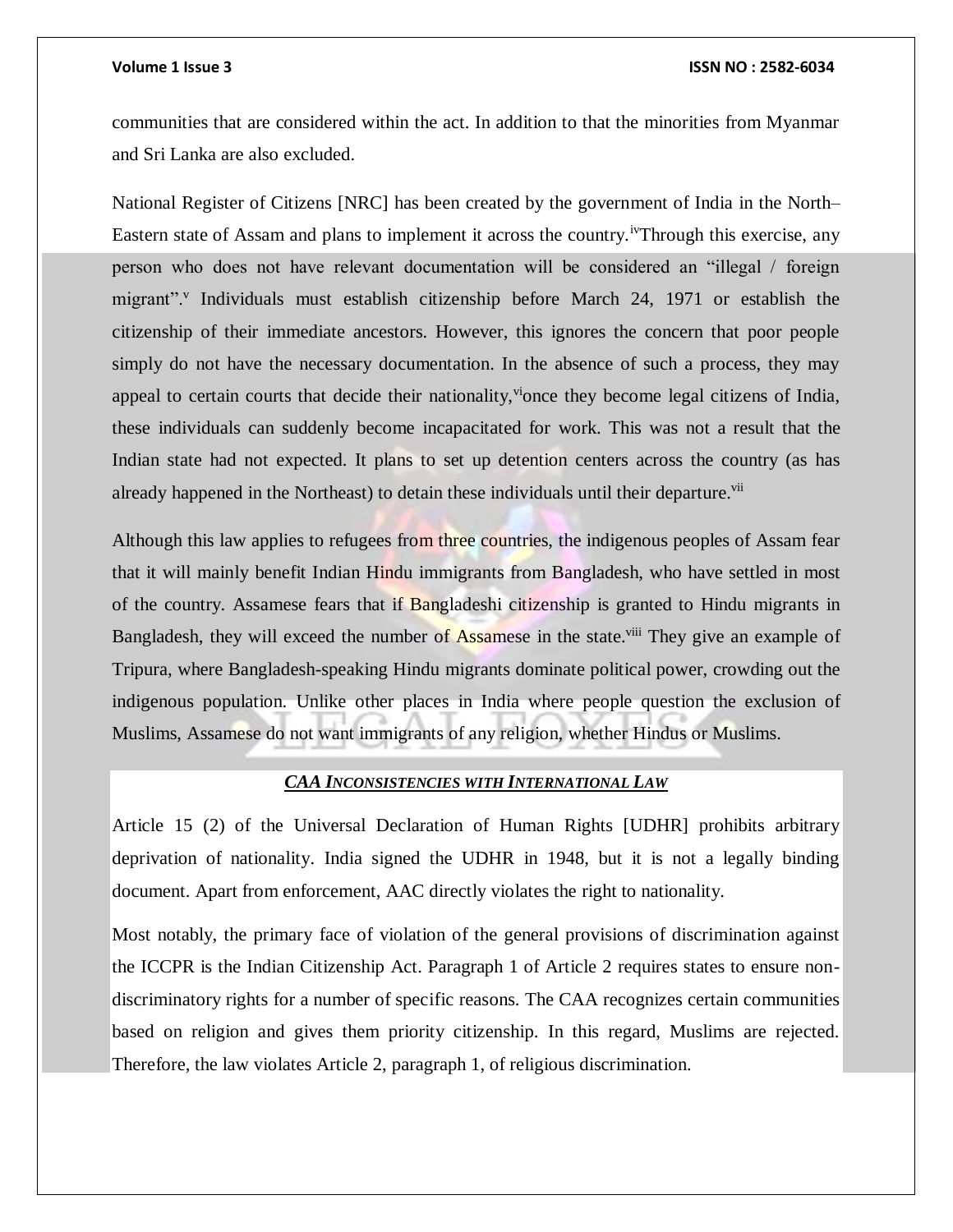Another concern is the temporary detention facilities established by the Government of India. It is not possible to deport these people immediately to neighboring countries because there are no official documents. This means that their detention will continue indefinitely, which will have a direct impact on their right to life (Article 6) and the right to detention in the United Nations High Commissioner for Refugees (Article 10).

The United Nations High Commissioner for Refugees (UNHCR) has issued directives on the detention of refugees, reflecting the status of international law in the field.<sup>ix</sup> These guidelines prohibit refugees from being unilaterally and arbitrarily detained. There is a difference between refugees and stateless people in their country. However, the manual states that many criteria, such as homeless refugees, apply. This includes improper and indefinite detention. Indian detention camps violate international law.

Although the CFP's biggest achievement is the ghost of stateless people, India has no specific promises in this regard. India did not ratify the United Nations Convention on the Protection of Stateless Persons (1954) and the National Reducing Convention on the Protection of Stateless Citizens (1961). However, they are considering how to protect these stateless persons in the ICCPR system in accordance with the provisions of Article 12 (4).

# *CONCEPT OF ARTICLE 12(4) AND 'ONE'S OWN COUNTRY'*

Article 12 of the General Criminal Court is about the freedom of movement. The restrictions in Article 12 are limited to special circumstances and in a democratic society three parts of the prescription test, namely law, legal purpose and necessity, must be carried out. In open reading of Article 12, the JMD can be protected by addressing public policy and the legitimate purpose of national security. This gives rise to the view that granting citizenship and standardizing entry and exit are important steps in the exercise of state sovereignty. $^x$ 

However, paragraph 4 of Article 12 presents a significant challenge. "No one shall be arbitrarily deprived of their nationality nor denied the right to change their nationality." According to Article 12 of the General Criminal Court decision, Article 27 prohibits large-scale deportation to another country.<sup>xi</sup> It is fair to say that the words of the article do not differentiate between citizens and foreigners, indicating a broader relationship than one nationality. The application of Article 12 (4) is also unique - it also exceeds the limits of Article (3). (4) Article 4's position is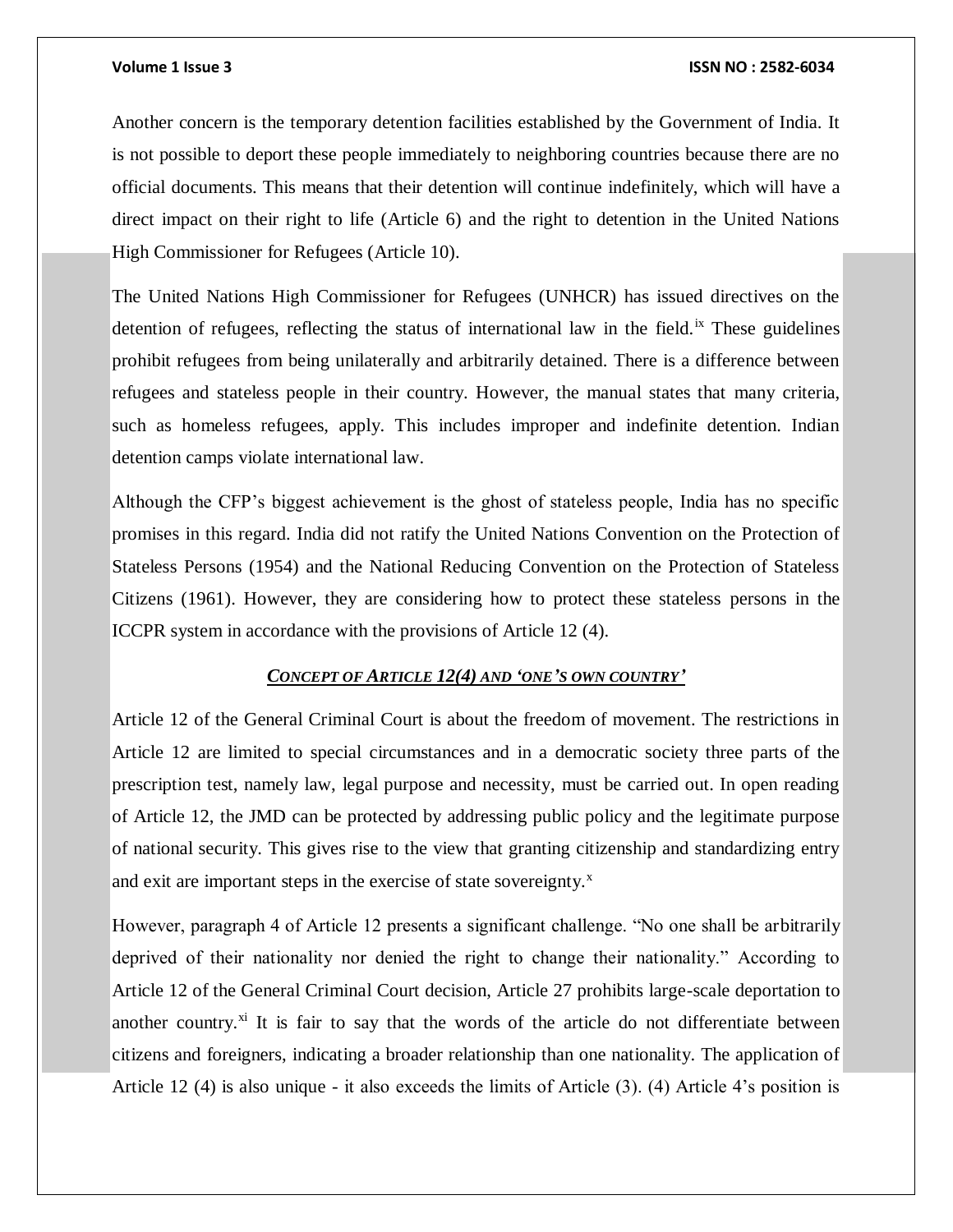unclear, so I wonder if Article 4 (4) is merely a political / moral obligation of a state. However, the United Nations High Commissioner for Refugees refused to consider the supply as ducks.<sup>xii</sup>

Under this provision, stateless persons living in a long-standing country can be protected under the ICCPR. The general imposition also suggests that there are very few cases where expulsion is justified. One such case occurred in *Stewart v. Canadaxiii*, where the United Nations High Commissioner for Human Rights (UNHRC) was asked to comment on the phrase "their country". While the UN High Commissioner for Refugees (UNHCR) deliberately refused Stewart's assistance in excusing his deportation from Canadian citizenship, he acknowledged that there is a category of people deprived of his nationality, but he nevertheless maintained status the special contacts with the state. These persons shall be protected in accordance with the provisions of Article 12 (4) and shall have the right to enter (reside) in their country of residence.

The United Nations High Commissioner for Refugees (UNHCR) exercised official citizenship based on Stewart's position. In *Warsame v Canadaxiv* and *Nystorm v Australiaxv*, the UNHRC looked at various factors to determine its "place". These include family communication, spoken language and residence time. According to the United Nations High Commissioner for Refugees, they have established a strong bond that links the person directly to the state, even without nationality.

In the Indian context, the expatriates included long-term residents whose fathers immigrated to India after the break of India and the Bengal war of 1988. So they have lived in the country for years and are they can be religious and ethnic to Indian society. These communities may not have detailed government mandated documents, but they certainly have strong socio-cultural ties with India. According to the United Nations High Commissioner for Refugees (UNHCR), India can certainly be described as a "country of origin". Their detention and deportation is therefore a violation of their jurisdiction in the International Criminal Court.

In addition to violating their legal rights and interests, these people face a lonely reality. This is because citizenship is associated with certain welfare rights, such as health care, nutrition, education, and self-defense. As a result, the impact of citizenship is very serious for stateless people.

# *REMEDIES AND JUSTIFIABILITY*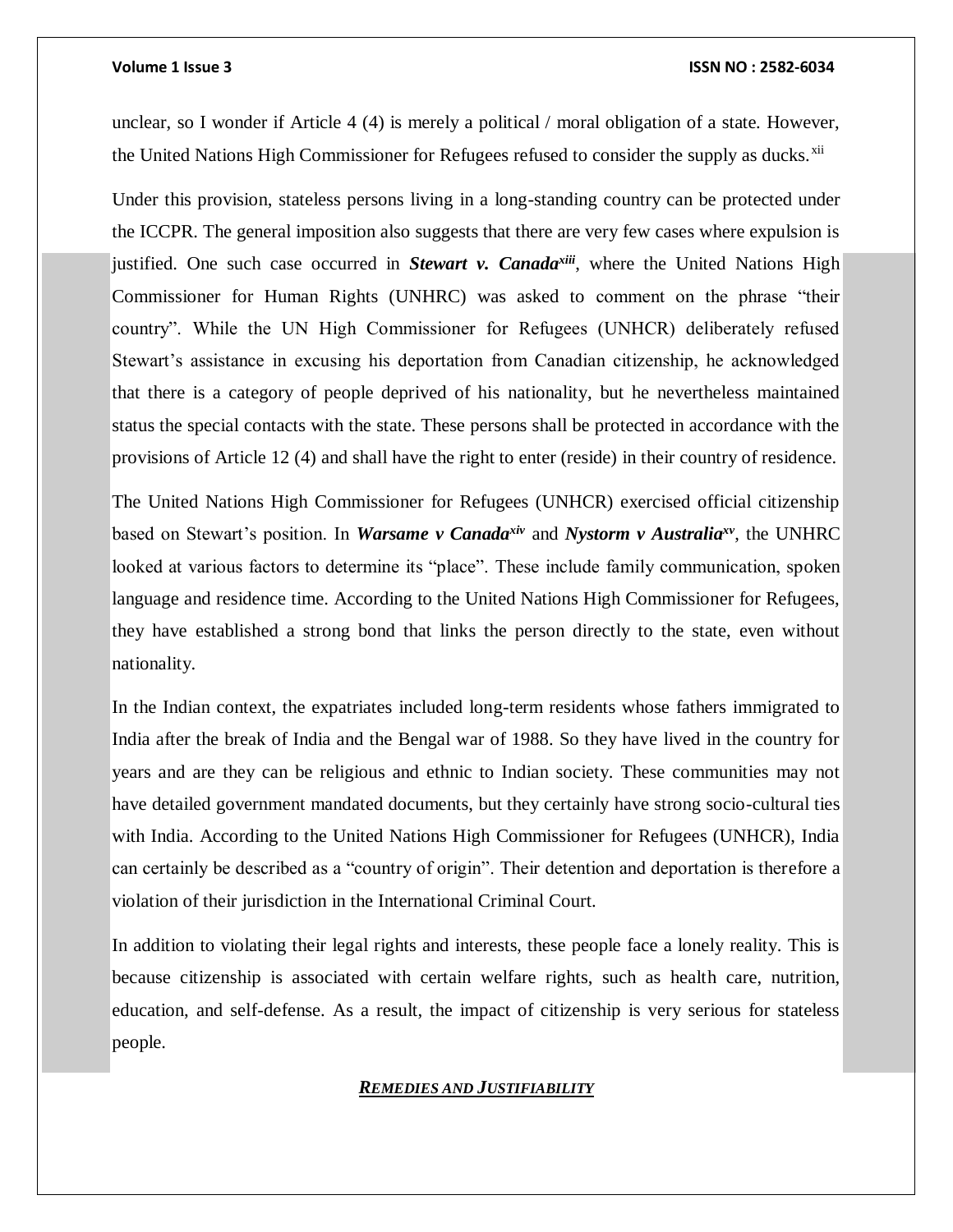Unfortunately, medicines are limited both domestically and internally. First, the legal framework of the city of India is binary. Article 253 of the Constitution of India gives Parliament the power to enact legislation on the implementation of a treaty. This means that violations of rights under the International Covenant on Human Rights (ICCPR) would be incompatible without any specific law enforcing those rights. India has also made a reservation in Article 13 (rights of aliens)<sup>xvi</sup>, which allows it to apply its domestic law to foreigners without interference.

Second, the UNHRC is also aware of this. This is because India has refused to ratify the first voluntary protocol to PIDCP  $(1976)^{xvii}$ , which allows for individual complaint procedures. Therefore, violations of PIDCP are not justified internationally. The International Court of Justice may also address violations of the PIDCP jurisdiction it used, for example, in its advisory opinion on the Wall. However, it cannot, in its own opinion, investigate sovereign acts of states without being objected to by one or more states.<sup>xviii</sup>

There is nothing wrong with paper counting the legal citizens of the country. However, it is essential to ask whether it is a ground for discrimination or whether it applies to other uses. In addition, due to the size of our population and other complications, it will become a big exercise. This is evident in Assam, which even reportedly left out the real Indian citizens and reportedly included a group of illegal immigrants. Before the government can begin this exercise, it must also implement a statelessness policy. Not yet in India. And detention of illegal immigrants in detention centers is hardly a matter for the state.

It may be time to rethink the broad freedom granted to states to form their own criteria of nationality. However, these crises require close scrutiny of the sense of nationalism in international law itself. It is important for states to shift from an official concept of nationality to one that recognizes one's multi-faceted relationships with the state.

# **UNO APPROACHED THE SUPREME COURT OF INDIA**

According to reports on March  $3^{xix}$ , the United Commissioner for Human Rights (Deputy Commissioner) has filed a petition with the Supreme Court of India to intervene to challenge the Citizenship Amendment Act, 2019 (CAA). This law, the registers of demographic and civic groups, has become the standard of expression throughout the country<sup>xx</sup>.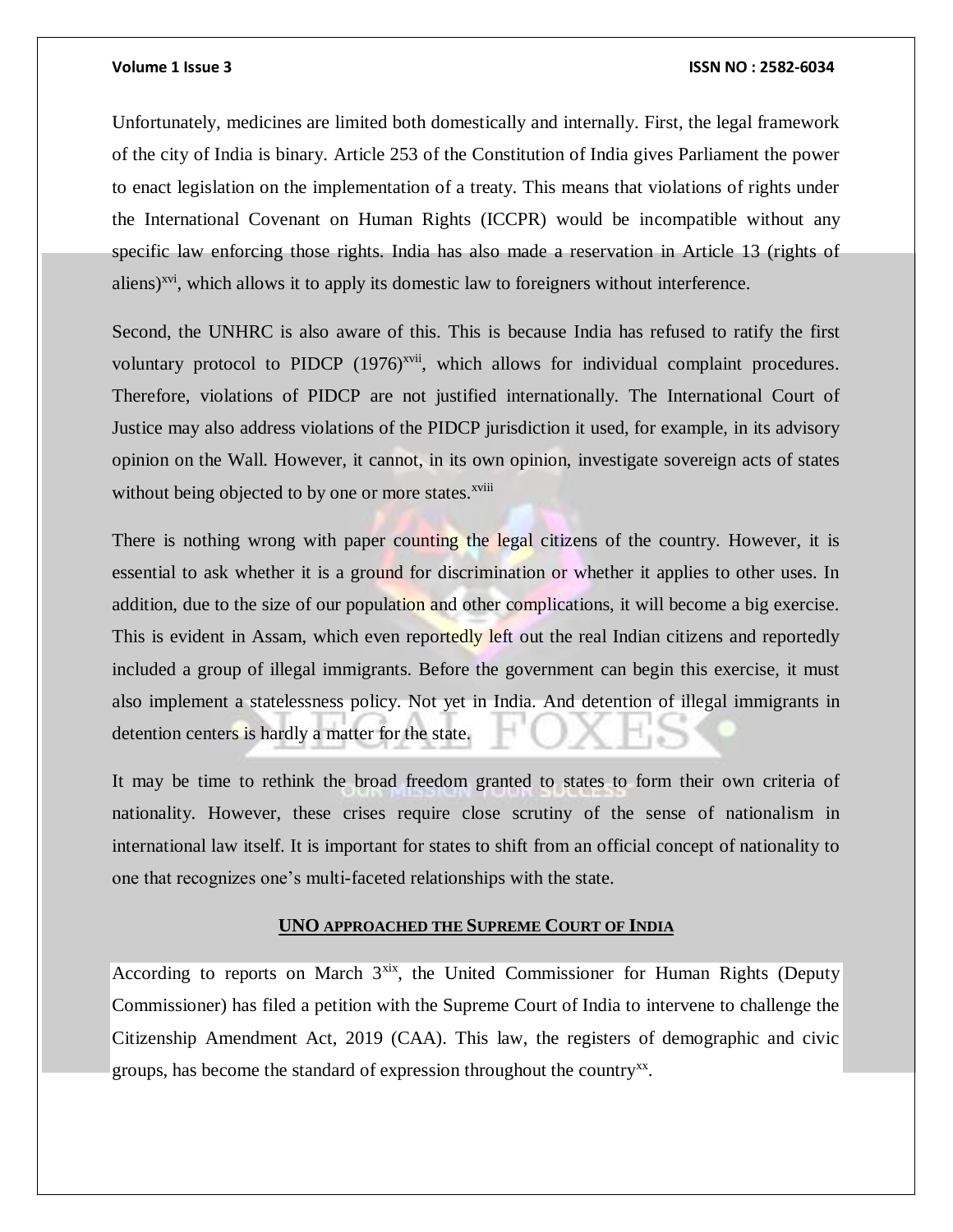In short, the CAA seeks to facilitate access to citizenship for those arriving in India before December 2014 from Afghanistan, Pakistan and Bangladesh as "Hindus, Sikhs, Buddhists, Jains, parasites or Christians". This does not prevent supporters of Judaism, Islam, or any other religion but these are defined. The protection is based on religious persecution and common ground for those who practice the religions mentioned in the law. $^{xxi}$ 

While it is unclear whether the application was filed in court, a copy of the online search warrant was found to have clarified the Indian mission in Geneva.<sup>xxii</sup> What does it mean to be an important factor in the event of an intervention?

# **LEGAL APPROACH OF THE HIGH COMMISSIONER**

A series of legal interventions focusing on specific aspects of the Citizenship problem are discussed below.

The first is that the petition seeks to show that the amicus summary is not in line with the arguments of the other petitioners - perhaps trying to focus only on the legal aspects of international release.

The following is a discussion of issues related to migration and refugees. As many commenters point out that the CAA deals with the phenomenon of 'illegal immigrants' but the context in which the law is created is beyond racial and ethnic disparities. However, this initiative on immigration and legal protection is a good initiative to keep the focus on advertising and legal matters.

The petition does not decide to leave other countries close to the CAA, but the controversies are limited to those that are beyond the scope of the proposed rule - Afghanistan, Pakistan and Bangladesh. So this does not speak of the departure of Sri Lanka, Nepal, Bhutan or others fleeing from another country.

The focus of the legal debate is on addressing the issue of conflict between citizens and noncitizens and non-violence in the implementation of law, which stems from international agreements signed by India, such as the International Agreement on Health and Politics, (PIDCP). The petition clarifies that sovereignty should not be prevented, even in the interest of citizenship, in the interests of non-discrimination, in accordance with Art.26 of the PIDCP. This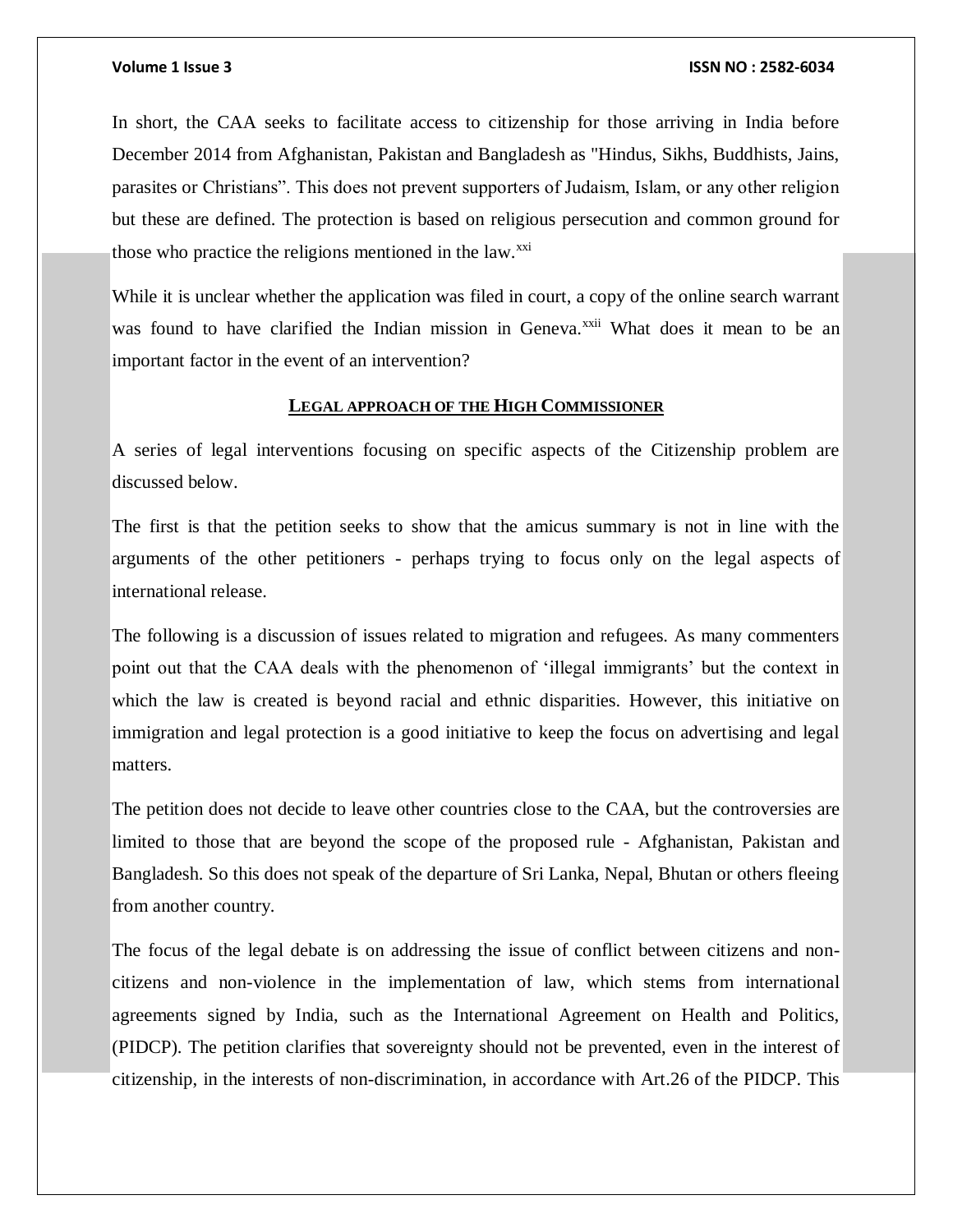has also been considered in the light of the translation of the Committee on Global Responsibility for the Elimination of Individuals with Disabilities (CERD Committee), the Convention on the Rights of the Child (CDC) and the Special Convention the UN.

While the intervention calls for agreed differences, it implies that restrictions under international law are legally binding - they must be consistent with the right goals and be prepared. General Encouragement 32 of the CERD Committee is leading in the analysis of what constitutes real and perceived abuse.<sup>xxiii</sup> In light of this, the question that needs to be determined is whether the difference in CAA is "meaningful and relevant".

The Human Rights Commission recognizes that the purpose of the bill - the discrimination of countries described as supported by UN human rights standards - but has also indicated that no protection is provided due to adherence against Islam, expressing contempt for Ahmadis, Shiites, Hazaras, among others.

The last part of the debate focuses on the legality of non-deduction under refugee law and the entry into treaty and customary law, which cannot be dismissed. In the final assessment, the risk of incapacitated injury increases during intervention when many human rights bodies are supported. While the CAA can reduce the risk for some communities, it leaves other communities at risk. There are good land conservation practices to follow.

The intervention ends with India's support of the 'legal guardianship' group over the negotiations on the 1949 PIDCP treaty and the government's responsibilities, including projects on the decline of India.<sup>xxiv</sup>

# **SIGNIFICANCE OF THE INTERVENTION**

The news had a strong reaction from a spokesman for the Indian Foreign Ministry, said:

"The Citizenship Reform Act is an internal matter in India and relates to the sovereignty of the Indian Parliament for making laws. We firmly believe that neither foreign party has a position on matters of Indian sovereignty. We are confident that our solid legal standing is justified by the Supreme Court. In addition, some questioned the ability of the High Commissioner to intervene in the Indian Supreme Court or even in any court in this regard as well as in this matter (international and human rights law)."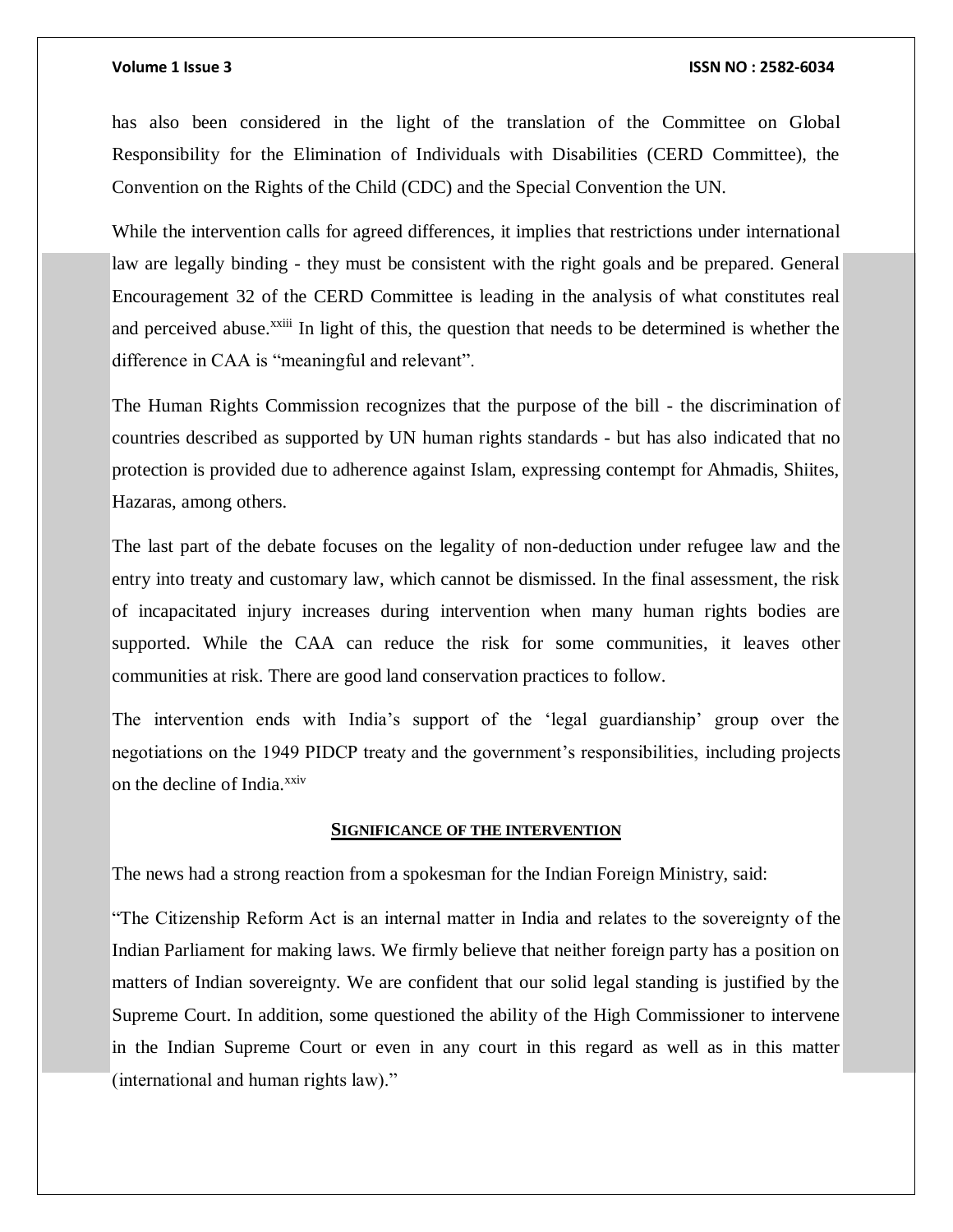First, legal intervention is unprecedented. There are cases where the UNHCR - as well as other UN agencies and experts (Special Rapporteurs and Working Groups) are actually intervening in courts around the world - regional courts and constitutional courts.A few examples to illustrate this point. The UNHCR intervened in the human rights cases of immigrants, such as the courts of *N.D and N.T v. Spain<sup>xxv</sup>, Hirsi et al v. Italy and <i>Raufi v. Greece<sup>xxvi</sup>* in the European Court of Human Rights.

UNICEF intervened in US District Courts and the Special Court in Sierra Leone. The United Nations High Commissioner for Refugees (UNHCR) interventions - which you can find here are numerous. This includes interventions in the courts of the United States, Australia and the United Kingdom. It may be a matter of strategy that the UNHCR did not intervene with the CAA in India, but this is assumed in light of the broader results by the Human Rights Bureau.Interventions in the courts are carried out by UN experts or special rapporteurs on a variety of issues, including freedom of expression and belief, racism and torture. In addition, the Working Group on Discrimination against Women intervened in the Constitutional Courts of South Korea, the Brazilian Supreme Court and the United Kingdom.

In India, in particular, as far as I know, the High Commissioner did not intervene in the cases in the courts, but I am ready to reform. However, there is a record of involvement by the UN Special Rapporteur in contemporary forms of racism, segregation, xenophobia and case-related intolerance of expulsion of Rohingya. On July 12, 2019, the Special Rapporteur interfered with India's international legal obligations with the Supreme Court, preventing Rohingya from being widely dispatched to India. The case is still pending in federal court and has been closed.

The question is how the Supreme Court will conduct this intervention and whether it has the capacity to have specialized knowledge of international law. The Supreme Court reiterates its rulings and is based on international law, and should be happy to assist in this case.According to the widespread argument about sovereignty - this is a legal cartel for the enactment of discriminatory laws that violate not only the constitution but also the international legal obligations that India is bound by in conventional international treaties and law.

# **CONCLUSION**